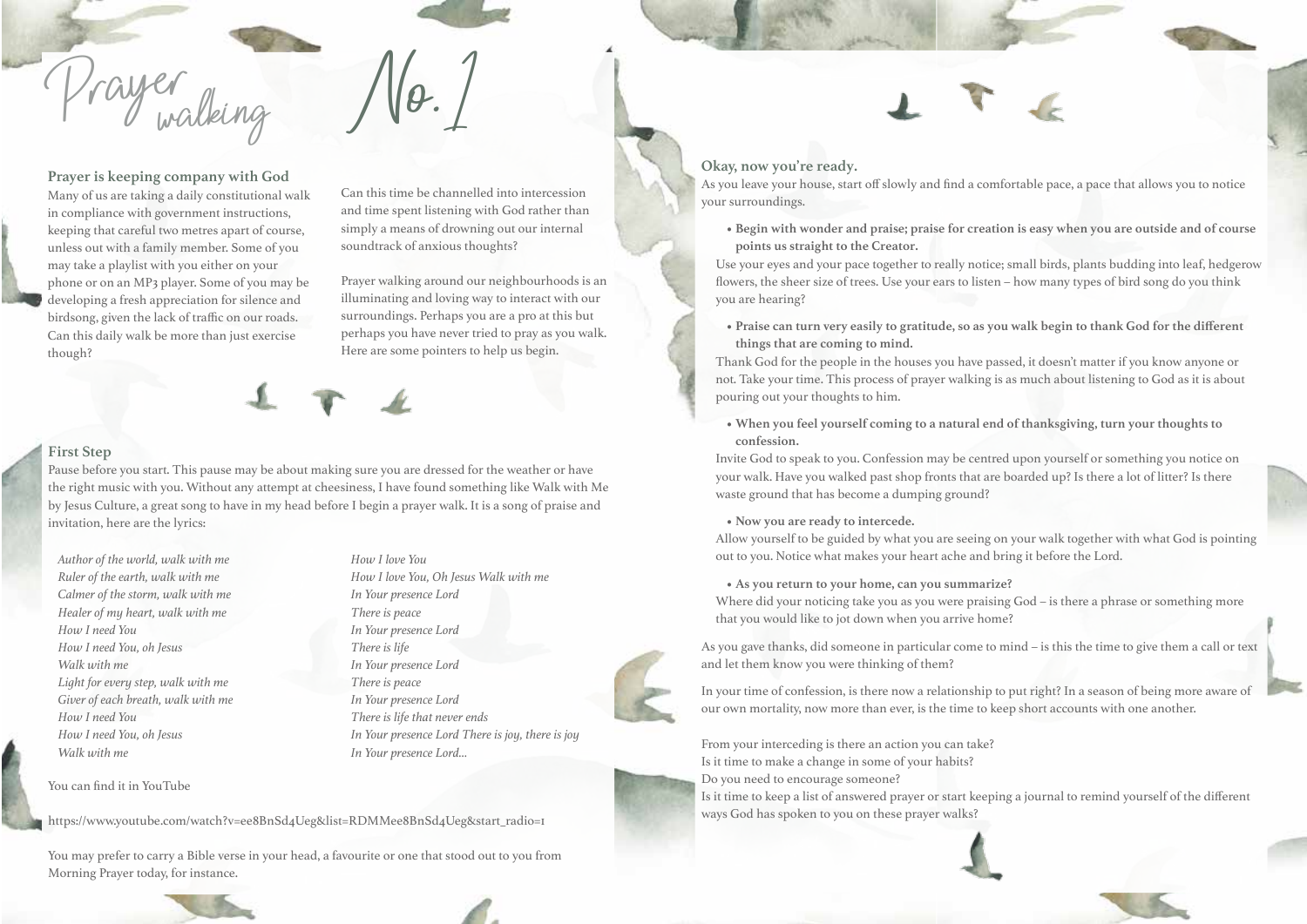**On Monday, we explored prayer walking for the first time and had a simple framework to use for future walks.** Today we will use the same framework, only this time with some more creativity to help us pray.

One thing I have noticed during this strange season of isolation is how much friendlier people are when we pass them out in the street. Yes, there are a few who simply want to remind us to keep our 2m distance but most people smile and say hello. The desire for human connection is increasing the more isolated we become. Prayer walking around our neighbourhoods is an illuminating and loving way to interact with our surroundings and today we will invite God to speak to us more about our neighbourhoods.

#### **First Step**

 $\sqrt{2}$ 

rayer<br>rayer

Pause before you start. This pause may be about making sure you are dressed for the weather or have the right music with you. You may prefer to carry a Bible verse in your head, a favourite or one that stood out to you from Morning Prayer today, for instance.

Before you leave the house, spend a moment listening to God. Specifically, ask God for two words to use as you pray. Using a biro or sharpie, write the words, one for each foot, on the souls of your shoes. If you don't think God has said anything to you, then cast your mind back over yesterday's walk. What stood out for you and can you derive two words from that, that you could turn into prayers?

As you leave your house, start off slowly and find a comfortable pace, a pace that allows you to notice your surroundings.

**• Begin with wonder and praise; praise for creation is easy when you are outside and of course points us straight to the Creator.**

Use your eyes and your pace together to really notice; small birds, plants budding into leaf, hedgerow flowers, the sheer size of trees. Use your ears to listen – how many types of bird song do you think you are hearing? Can you collect something (e.g. leaf, mossy twig) from this walk to add to your journal or help you contemplate more once you get home?

**• Praise can turn very easily to gratitude, so as you walk begin to thank God for the different things that are coming to mind.**

Thank God for the people in the houses you have passed, it doesn't matter if you know anyone or not. Take your time. This process of prayer walking is as much about listening to God as it is about pouring out your thoughts to him. Is there a particular garden that gives you joy at this time – make a note of street and house number and put a card expressing thanks through the letterbox in a few

months' time (this could be anonymous or the beginning of a new acquaintance). Silently pray a prayer of blessing over anyone you pass on your walk.

**• When you feel yourself coming to a natural end of thanksgiving, turn your thoughts to confession.**

Invite God to speak to you. Confession may be centred upon yourself or something you notice on your walk. Have you walked past shop fronts that are boarded up? Is there a lot of litter? Is there waste ground that has become a dumping ground? Forgiveness is a constant part of our lives as followers of Jesus

so is there anyone you need to forgive today? Is there anyone you need to ask forgiveness from?

#### **• Now you are ready to intercede.**

Allow yourself to be guided by what you are seeing on your walk together with what God is pointing out to you. Notice what makes your heart ache and bring it before the Lord. Invite God into your prayers through using the words on the souls of your shoes. How does using these words change your prayers today in comparison with yesterday?

Joshua 1:3 "Every place that the sole of your foot will tread upon I have given to you…"(NRSV) If you pray with this verse in mind, how does that change the way you pray as you walk around your neighbourhood?

#### **• As you return to your home, can you summarize?**

Where did your noticing take you as you were praising God – is there a phrase or something more that you would like to jot down when you arrive home? Can you turn your thoughts into a psalm?

As you gave thanks, did someone in particular come to mind – is this the time to give them a call or text and let them know you were thinking of them? What did you think about silently blessing each person you passed?

In your time of confession, is there now a relationship to put right? In a season of being more aware of our own mortality, now more than ever, is the time to keep short accounts with one another. If your thoughts were on your environment, often, we are the first step in any solution to a problem can you take a bin bag and wear rubber gloves and carefully pick up rubbish on your next walk?

From your interceding is there an action you can take? Is it time to make a change in some of your habits? Do you need to encourage someone? Is it time to keep a list of answered prayer or start keeping a journal to remind yourself of the different ways God is speaking to you on these prayer walks?

These words written by *J. R. Tolkien* remind us that recovery is possible, this season will not last forever: *All that is gold does not glitter* 

*Not all those who wander are lost; The old that is strong does not wither, Deep roots are not reached by the frost. From the ashes, a fire shall be woken, A light from the shadows shall spring; Renewed shall be blade that was broken,*  **Rev. Claire Flatter and The crownless again shall be king.** Rev. Claire Elwood **Rev.** Claire Elwood.